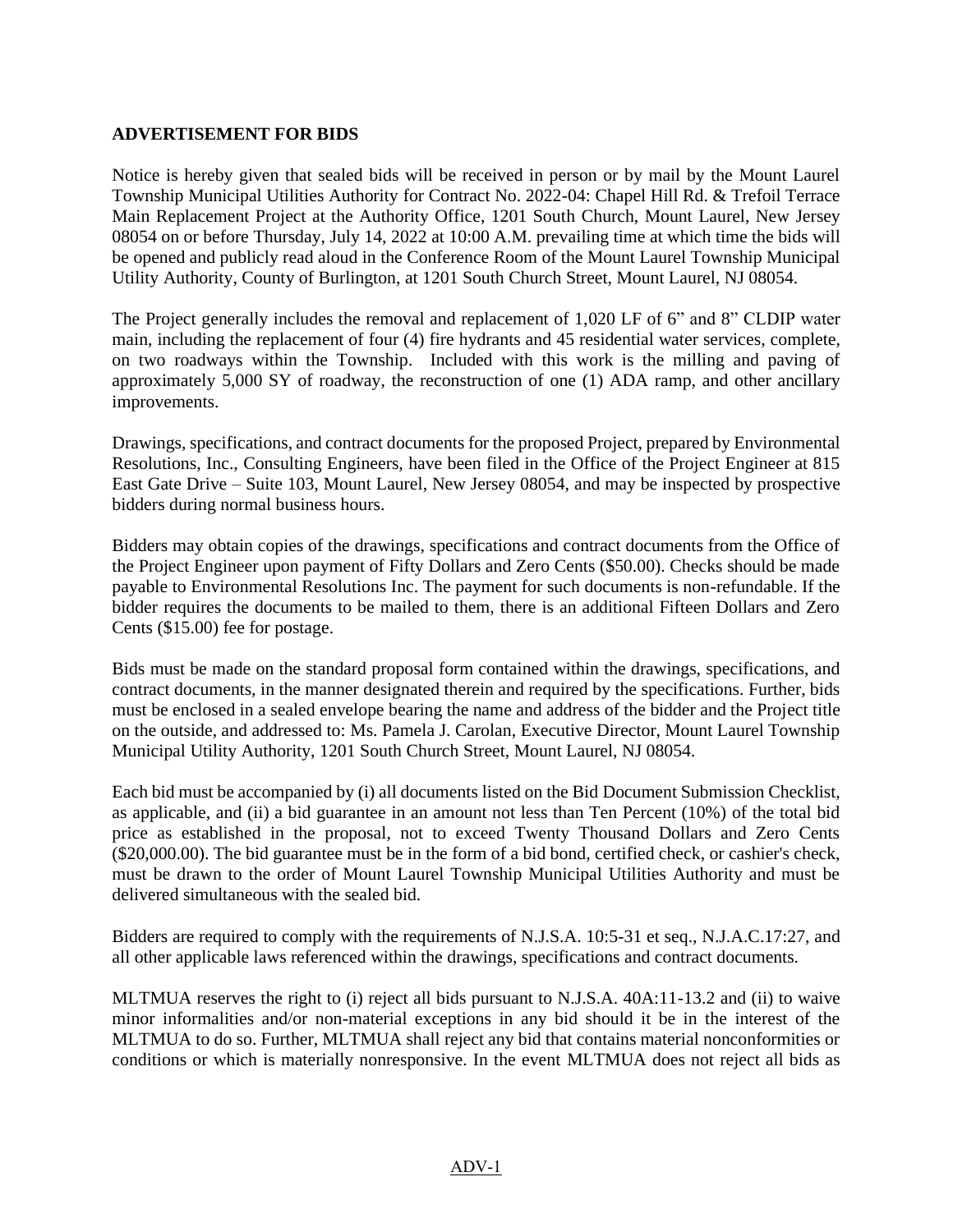permitted under N.J.S.A. 40A:11-13.2, in accordance with N.J.S.A. 40A:11-4, and other applicable laws, the Project will be awarded to the lowest responsible bidder.

By order of Mount Laurel Township Municipal Utilities Authority, County of Burlington, State of New Jersey.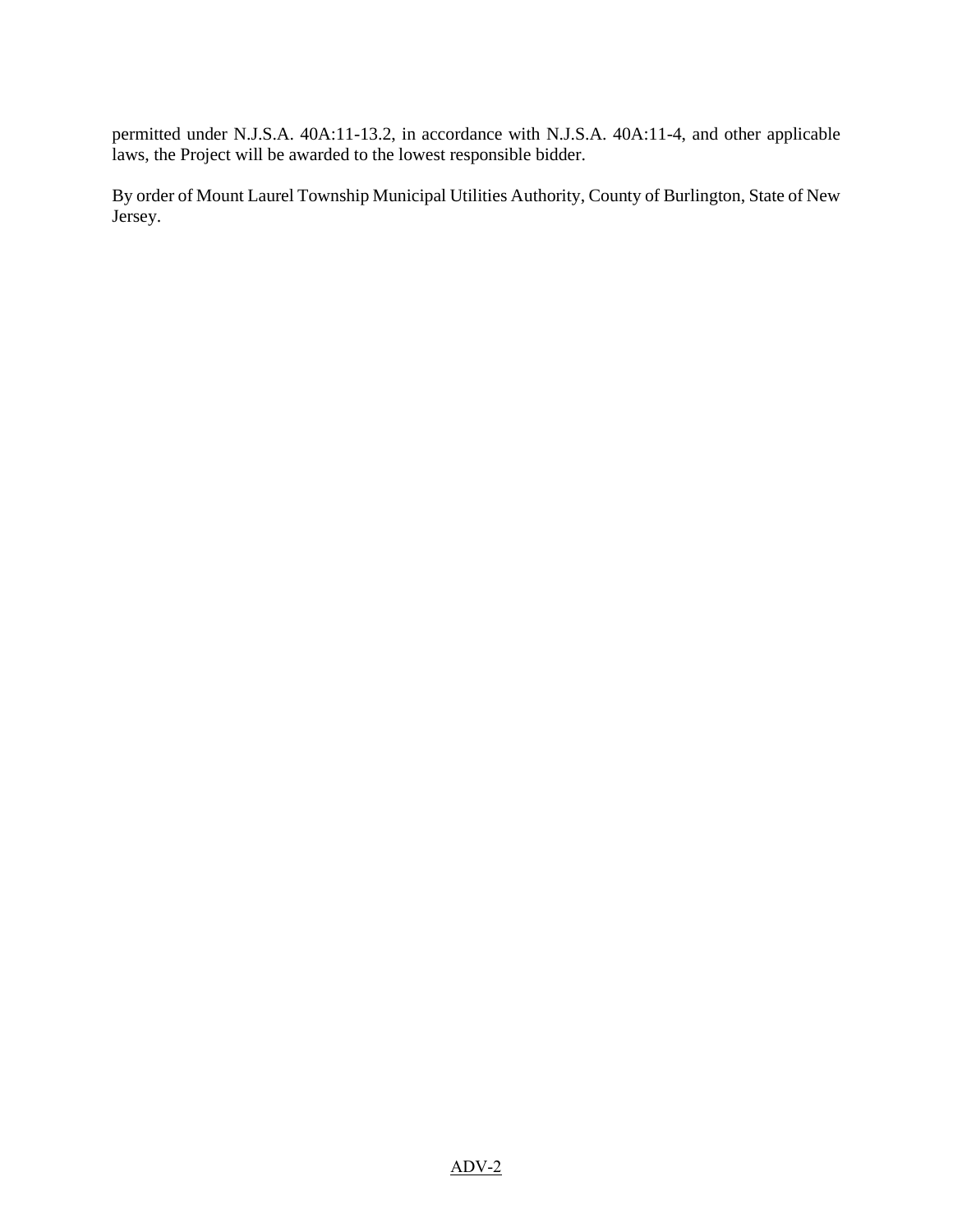| <b>Item</b> | <b>Description</b>                      | Quantity             |
|-------------|-----------------------------------------|----------------------|
| 1.          | 6" CLDIP Water Main                     | 380 L.F.             |
| 2.          | 8" CLDIP Water Main                     | 640 L.F.             |
| 3.          | 3/4" "K" Copper Water Service           | 1250 L.F.            |
| 4.          | 3/4" Curb Stop and Box                  | 45 Units             |
| 5.          | 3/4" Corporation                        | 45 Units             |
| 6.          | 8"x 8" CLDIP Tee                        | Unit<br>1            |
| 7.          | 8"x 6" CLDIP Reducing Tee               | 2 Units              |
| 8.          | 6" 45-degree CLDIP Bend                 | Units<br>6           |
| 9.          | 8" 45-degree CLDIP Bend                 | 7<br>Units           |
| 10.         | 8" 22.5-degree CLDIP Bend               | Units<br>4           |
| 11.         | 8" 11.25-degree CLDIP Bend              | 1<br>Unit            |
|             | 12. 6" Gate Valve                       | 2 Units              |
|             | 13. 8" Gate Valve                       | 4 Units              |
|             | 14. 6" Sleeve Coupling                  | $\mathbf{1}$<br>Unit |
|             | 15. 8" Sleeve Coupling                  | 1<br>Units           |
|             | 16. Sacrificial Anode                   | 37 Units             |
|             | 17. Fire Hydrant, Complete              | Units<br>4           |
|             | 18. Monument Box, If and Where Directed | 3<br>Units           |
|             | 19. Abandonment of Water Main           | 1020 LF              |
|             | 20. Remove and Replace Handicapped      |                      |
|             | Ramp, Complete                          | 1<br>Unit            |
|             | 21. Miscellaneous Concrete Repairs      | SF<br>100            |
|             | 22. Refurbish Type 'B' Inlet, Complete  | Units<br>3           |
|             | 23. 2" Mill and Overlay                 | 5,000 S.Y.           |